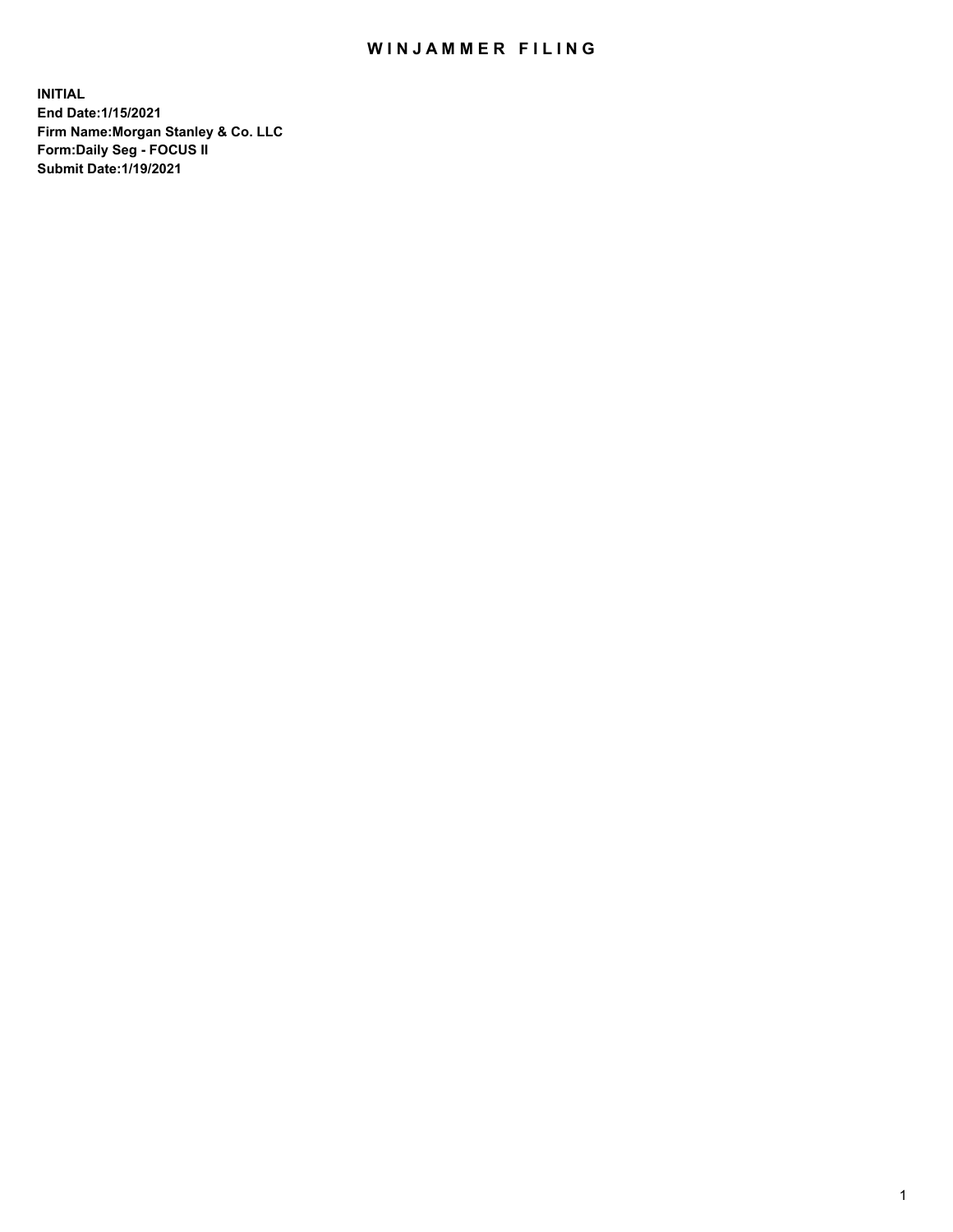**INITIAL End Date:1/15/2021 Firm Name:Morgan Stanley & Co. LLC Form:Daily Seg - FOCUS II Submit Date:1/19/2021 Daily Segregation - Cover Page**

| Name of Company                                                                                                                                                                                                                                                                                                                | <b>Morgan Stanley &amp; Co. LLC</b>                    |
|--------------------------------------------------------------------------------------------------------------------------------------------------------------------------------------------------------------------------------------------------------------------------------------------------------------------------------|--------------------------------------------------------|
| <b>Contact Name</b>                                                                                                                                                                                                                                                                                                            | <b>Ikram Shah</b>                                      |
| <b>Contact Phone Number</b>                                                                                                                                                                                                                                                                                                    | 212-276-0963                                           |
| <b>Contact Email Address</b>                                                                                                                                                                                                                                                                                                   | Ikram.shah@morganstanley.com                           |
| FCM's Customer Segregated Funds Residual Interest Target (choose one):<br>a. Minimum dollar amount: ; or<br>b. Minimum percentage of customer segregated funds required:% ; or<br>c. Dollar amount range between: and; or<br>d. Percentage range of customer segregated funds required between:% and%.                         | 235,000,000<br><u>0</u><br>0 Q<br>0 Q                  |
| FCM's Customer Secured Amount Funds Residual Interest Target (choose one):<br>a. Minimum dollar amount: ; or<br>b. Minimum percentage of customer secured funds required:% ; or<br>c. Dollar amount range between: and; or<br>d. Percentage range of customer secured funds required between: % and %.                         | 140,000,000<br><u>0</u><br><u>00</u><br>0 <sub>0</sub> |
| FCM's Cleared Swaps Customer Collateral Residual Interest Target (choose one):<br>a. Minimum dollar amount: ; or<br>b. Minimum percentage of cleared swaps customer collateral required:% ; or<br>c. Dollar amount range between: and; or<br>d. Percentage range of cleared swaps customer collateral required between:% and%. | 92,000,000<br><u>0</u><br>0 Q<br>00                    |

Attach supporting documents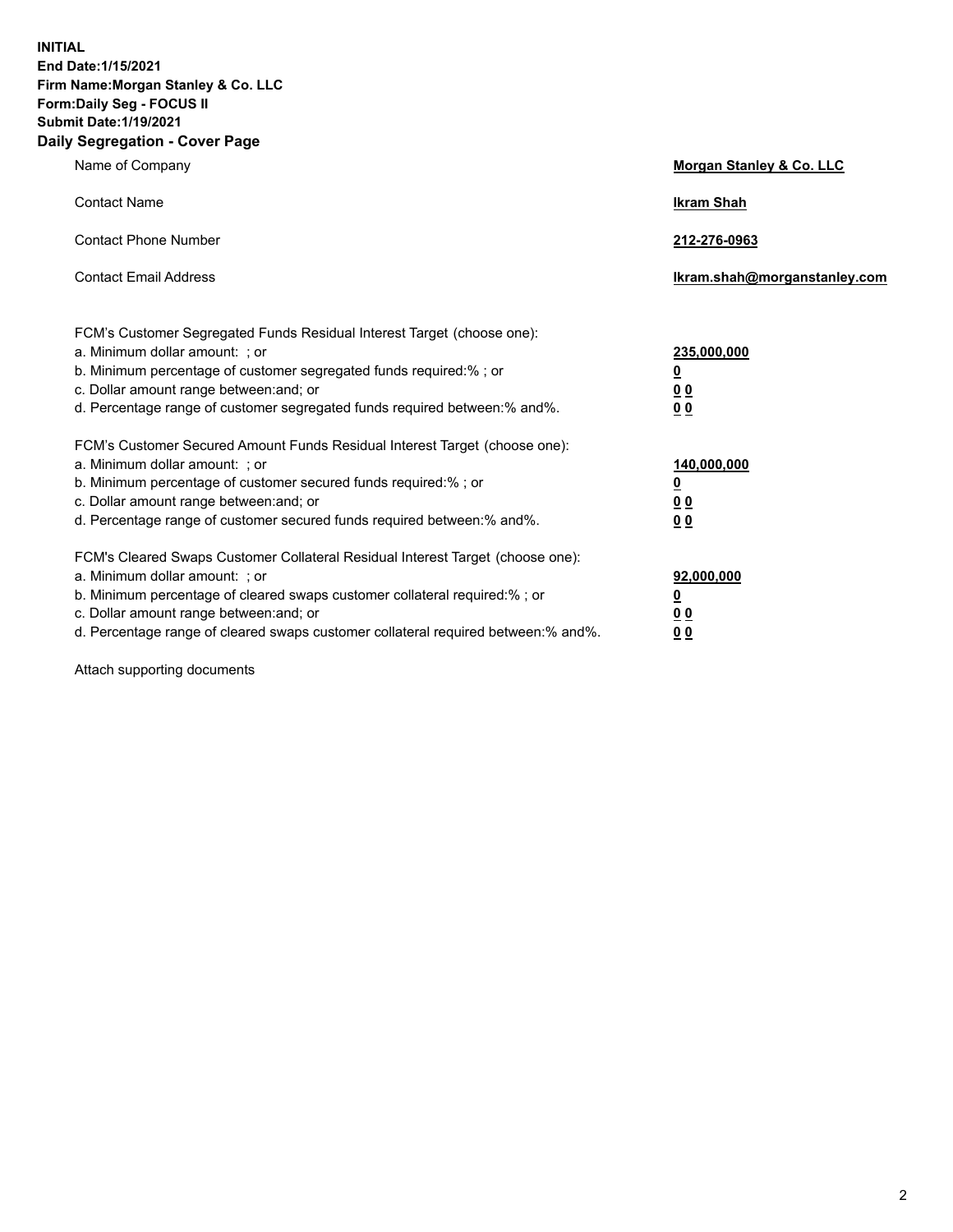## **INITIAL End Date:1/15/2021 Firm Name:Morgan Stanley & Co. LLC Form:Daily Seg - FOCUS II Submit Date:1/19/2021**

**Daily Segregation - Secured Amounts** Foreign Futures and Foreign Options Secured Amounts Amount required to be set aside pursuant to law, rule or regulation of a foreign government or a rule of a self-regulatory organization authorized thereunder 1. Net ledger balance - Foreign Futures and Foreign Option Trading - All Customers A. Cash **4,368,314,433** [7315] B. Securities (at market) **2,472,310,236** [7317] 2. Net unrealized profit (loss) in open futures contracts traded on a foreign board of trade **595,922,405** [7325] 3. Exchange traded options a. Market value of open option contracts purchased on a foreign board of trade **15,065,983** [7335] b. Market value of open contracts granted (sold) on a foreign board of trade **-16,289,320** [7337] 4. Net equity (deficit) (add lines 1. 2. and 3.) **7,435,323,737** [7345] 5. Account liquidating to a deficit and account with a debit balances - gross amount **67,741,123** [7351] Less: amount offset by customer owned securities **-66,187,151** [7352] **1,553,972** 6. Amount required to be set aside as the secured amount - Net Liquidating Equity Method (add lines 4 and 5) 7. Greater of amount required to be set aside pursuant to foreign jurisdiction (above) or line 6. FUNDS DEPOSITED IN SEPARATE REGULATION 30.7 ACCOUNTS 1. Cash in banks A. Banks located in the United States **908,460,036** [7500] B. Other banks qualified under Regulation 30.7 **629,550,131** [7520] **1,538,010,167** 2. Securities A. In safekeeping with banks located in the United States **493,024,743** [7540] B. In safekeeping with other banks qualified under Regulation 30.7 **22,843,800** [7560] **515,868,543** 3. Equities with registered futures commission merchants A. Cash **22,322,234** [7580] B. Securities **0** [7590] C. Unrealized gain (loss) on open futures contracts **141,607** [7600] D. Value of long option contracts **0** [7610] E. Value of short option contracts **0** [7615] **22,463,841** [7620] 4. Amounts held by clearing organizations of foreign boards of trade A. Cash **0** [7640] B. Securities **0** [7650] C. Amount due to (from) clearing organization - daily variation **0** [7660] D. Value of long option contracts **0** [7670]

- E. Value of short option contracts **0** [7675] **0** [7680]
- 5. Amounts held by members of foreign boards of trade
	-
	-
	- C. Unrealized gain (loss) on open futures contracts **595,780,798** [7720]
	- D. Value of long option contracts **15,065,983** [7730]
	- E. Value of short option contracts **-16,289,320** [7735] **5,565,588,800**
- 6. Amounts with other depositories designated by a foreign board of trade **0** [7760]
- 7. Segregated funds on hand **0** [7765]
- 8. Total funds in separate section 30.7 accounts **7,641,931,351** [7770]
- 9. Excess (deficiency) Set Aside for Secured Amount (subtract line 7 Secured Statement Page 1 from Line 8)
- 10. Management Target Amount for Excess funds in separate section 30.7 accounts **140,000,000** [7780]
- 11. Excess (deficiency) funds in separate 30.7 accounts over (under) Management Target **65,053,642** [7785]

**0** [7305]

[7354] **7,436,877,709** [7355]

**7,436,877,709** [7360]

[7530]

[7570]

 A. Cash **3,014,589,646** [7700] B. Securities **1,956,441,693** [7710] [7740] **205,053,642** [7380]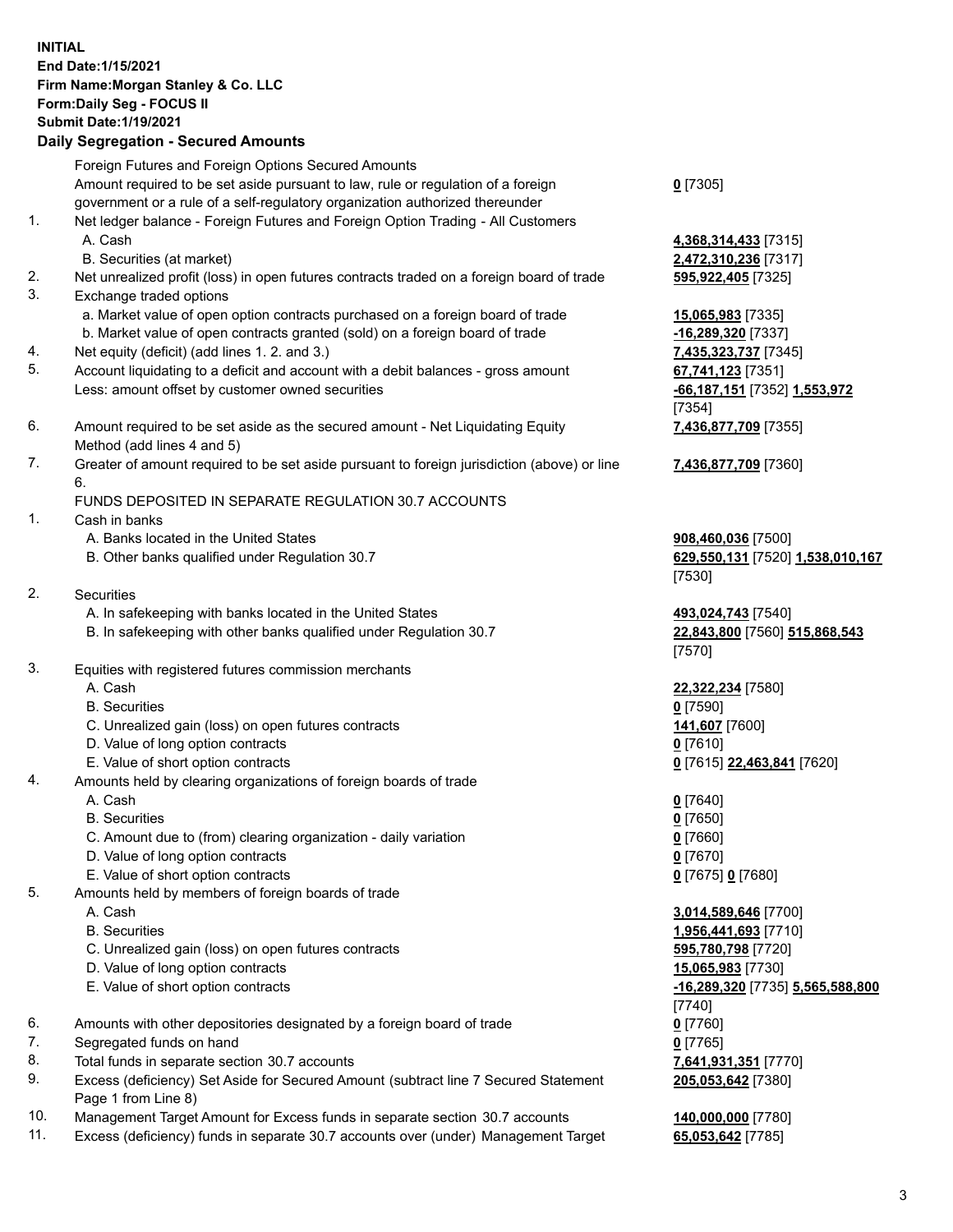**INITIAL End Date:1/15/2021 Firm Name:Morgan Stanley & Co. LLC Form:Daily Seg - FOCUS II Submit Date:1/19/2021 Daily Segregation - Segregation Statement** SEGREGATION REQUIREMENTS(Section 4d(2) of the CEAct) 1. Net ledger balance A. Cash **16,048,700,209** [7010] B. Securities (at market) **8,504,935,319** [7020] 2. Net unrealized profit (loss) in open futures contracts traded on a contract market **956,950,248** [7030] 3. Exchange traded options A. Add market value of open option contracts purchased on a contract market **662,465,343** [7032] B. Deduct market value of open option contracts granted (sold) on a contract market **-422,068,850** [7033] 4. Net equity (deficit) (add lines 1, 2 and 3) **25,750,982,269** [7040] 5. Accounts liquidating to a deficit and accounts with debit balances - gross amount **555,678,083** [7045] Less: amount offset by customer securities **-552,846,550** [7047] **2,831,533** [7050] 6. Amount required to be segregated (add lines 4 and 5) **25,753,813,802** [7060] FUNDS IN SEGREGATED ACCOUNTS 7. Deposited in segregated funds bank accounts A. Cash **4,361,080,457** [7070] B. Securities representing investments of customers' funds (at market) **0** [7080] C. Securities held for particular customers or option customers in lieu of cash (at market) **1,055,371,174** [7090] 8. Margins on deposit with derivatives clearing organizations of contract markets A. Cash **13,156,767,023** [7100] B. Securities representing investments of customers' funds (at market) **0** [7110] C. Securities held for particular customers or option customers in lieu of cash (at market) **7,449,564,145** [7120] 9. Net settlement from (to) derivatives clearing organizations of contract markets **-131,977,009** [7130] 10. Exchange traded options A. Value of open long option contracts **662,465,343** [7132] B. Value of open short option contracts **-422,068,850** [7133] 11. Net equities with other FCMs A. Net liquidating equity **9,339,723** [7140] B. Securities representing investments of customers' funds (at market) **0** [7160] C. Securities held for particular customers or option customers in lieu of cash (at market) **0** [7170] 12. Segregated funds on hand **0** [7150] 13. Total amount in segregation (add lines 7 through 12) **26,140,542,006** [7180] 14. Excess (deficiency) funds in segregation (subtract line 6 from line 13) **386,728,204** [7190] 15. Management Target Amount for Excess funds in segregation **235,000,000** [7194]

16. Excess (deficiency) funds in segregation over (under) Management Target Amount Excess

**151,728,204** [7198]